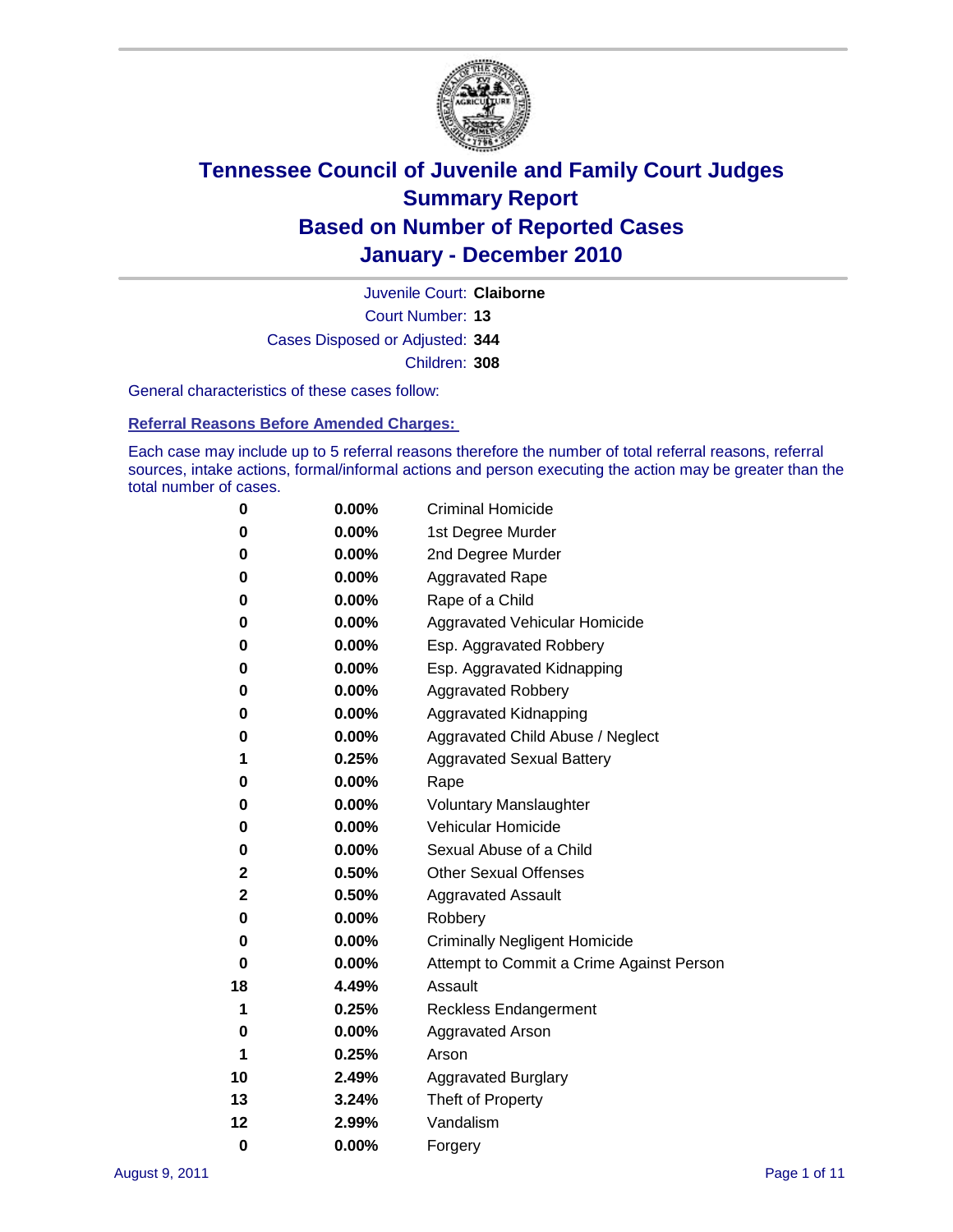

Court Number: **13** Juvenile Court: **Claiborne** Cases Disposed or Adjusted: **344**

Children: **308**

#### **Referral Reasons Before Amended Charges:**

Each case may include up to 5 referral reasons therefore the number of total referral reasons, referral sources, intake actions, formal/informal actions and person executing the action may be greater than the total number of cases.

| 0  | 0.00% | <b>Worthless Checks</b>                                     |
|----|-------|-------------------------------------------------------------|
| 0  | 0.00% | Illegal Possession / Fraudulent Use of Credit / Debit Cards |
| 0  | 0.00% | <b>Burglary</b>                                             |
| 0  | 0.00% | Unauthorized Use of a Vehicle                               |
| 0  | 0.00% | <b>Cruelty to Animals</b>                                   |
| 0  | 0.00% | Sale of Controlled Substances                               |
| 5  | 1.25% | <b>Other Drug Offenses</b>                                  |
| 5  | 1.25% | Possession of Controlled Substances                         |
| 0  | 0.00% | <b>Criminal Attempt</b>                                     |
| 1  | 0.25% | Carrying Weapons on School Property                         |
| 1  | 0.25% | Unlawful Carrying / Possession of a Weapon                  |
| 0  | 0.00% | <b>Evading Arrest</b>                                       |
| 0  | 0.00% | Escape                                                      |
| 1  | 0.25% | Driving Under Influence (DUI)                               |
| 5  | 1.25% | Possession / Consumption of Alcohol                         |
| 0  | 0.00% | Resisting Stop, Frisk, Halt, Arrest or Search               |
| 0  | 0.00% | <b>Aggravated Criminal Trespass</b>                         |
| 4  | 1.00% | Harassment                                                  |
| 0  | 0.00% | Failure to Appear                                           |
| 0  | 0.00% | Filing a False Police Report                                |
| 1  | 0.25% | Criminal Impersonation                                      |
| 9  | 2.24% | <b>Disorderly Conduct</b>                                   |
| 4  | 1.00% | <b>Criminal Trespass</b>                                    |
| 3  | 0.75% | <b>Public Intoxication</b>                                  |
| 0  | 0.00% | Gambling                                                    |
| 39 | 9.73% | <b>Traffic</b>                                              |
| 0  | 0.00% | <b>Local Ordinances</b>                                     |
| 3  | 0.75% | Violation of Wildlife Regulations                           |
| 0  | 0.00% | Contempt of Court                                           |
| 9  | 2.24% | Violation of Probation                                      |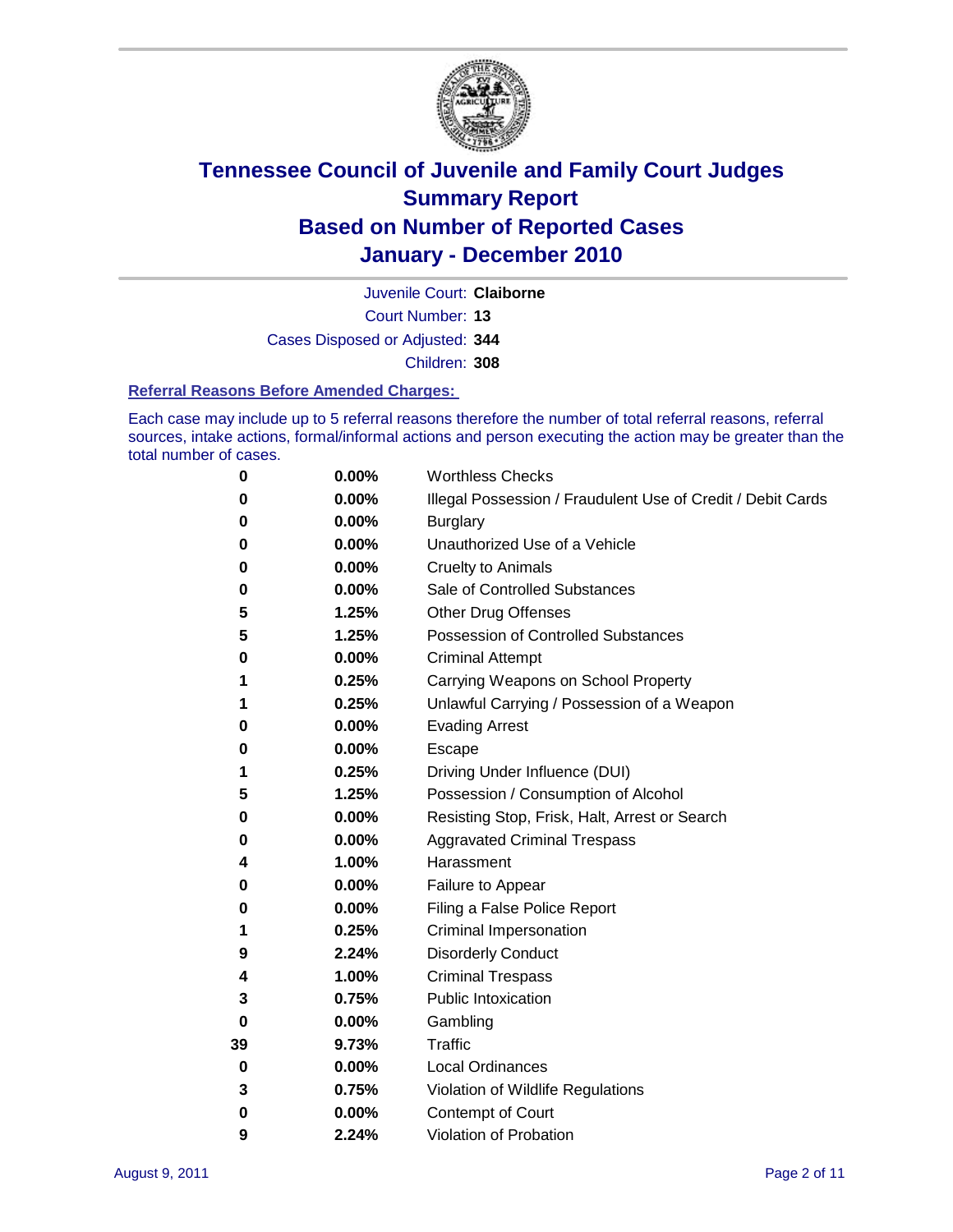

Court Number: **13** Juvenile Court: **Claiborne** Cases Disposed or Adjusted: **344** Children: **308**

#### **Referral Reasons Before Amended Charges:**

Each case may include up to 5 referral reasons therefore the number of total referral reasons, referral sources, intake actions, formal/informal actions and person executing the action may be greater than the total number of cases.

| $\bf{0}$ | 0.00%    | Violation of Aftercare                 |
|----------|----------|----------------------------------------|
| 30       | 7.48%    | <b>Unruly Behavior</b>                 |
| 37       | 9.23%    | Truancy                                |
| 3        | 0.75%    | In-State Runaway                       |
|          | 0.25%    | Out-of-State Runaway                   |
| 31       | 7.73%    | Possession of Tobacco Products         |
| 0        | $0.00\%$ | Violation of a Valid Court Order       |
| 11       | 2.74%    | Violation of Curfew                    |
|          | 0.25%    | Sexually Abused Child                  |
| 0        | 0.00%    | <b>Physically Abused Child</b>         |
| 120      | 29.93%   | Dependency / Neglect                   |
| 0        | 0.00%    | <b>Termination of Parental Rights</b>  |
| 0        | 0.00%    | <b>Violation of Pretrial Diversion</b> |
| 0        | 0.00%    | Violation of Informal Adjustment       |
| 0        | $0.00\%$ | <b>Judicial Review</b>                 |
| 0        | $0.00\%$ | <b>Administrative Review</b>           |
| 0        | 0.00%    | <b>Foster Care Review</b>              |
| 12       | 2.99%    | Custody                                |
| 1        | 0.25%    | Visitation                             |
|          | 0.25%    | Paternity / Legitimation               |
| 0        | 0.00%    | Child Support                          |
| 0        | $0.00\%$ | <b>Request for Medical Treatment</b>   |
| 0        | 0.00%    | <b>Consent to Marry</b>                |
| 3        | 0.75%    | Other                                  |
| 401      | 100.00%  | <b>Total Referrals</b>                 |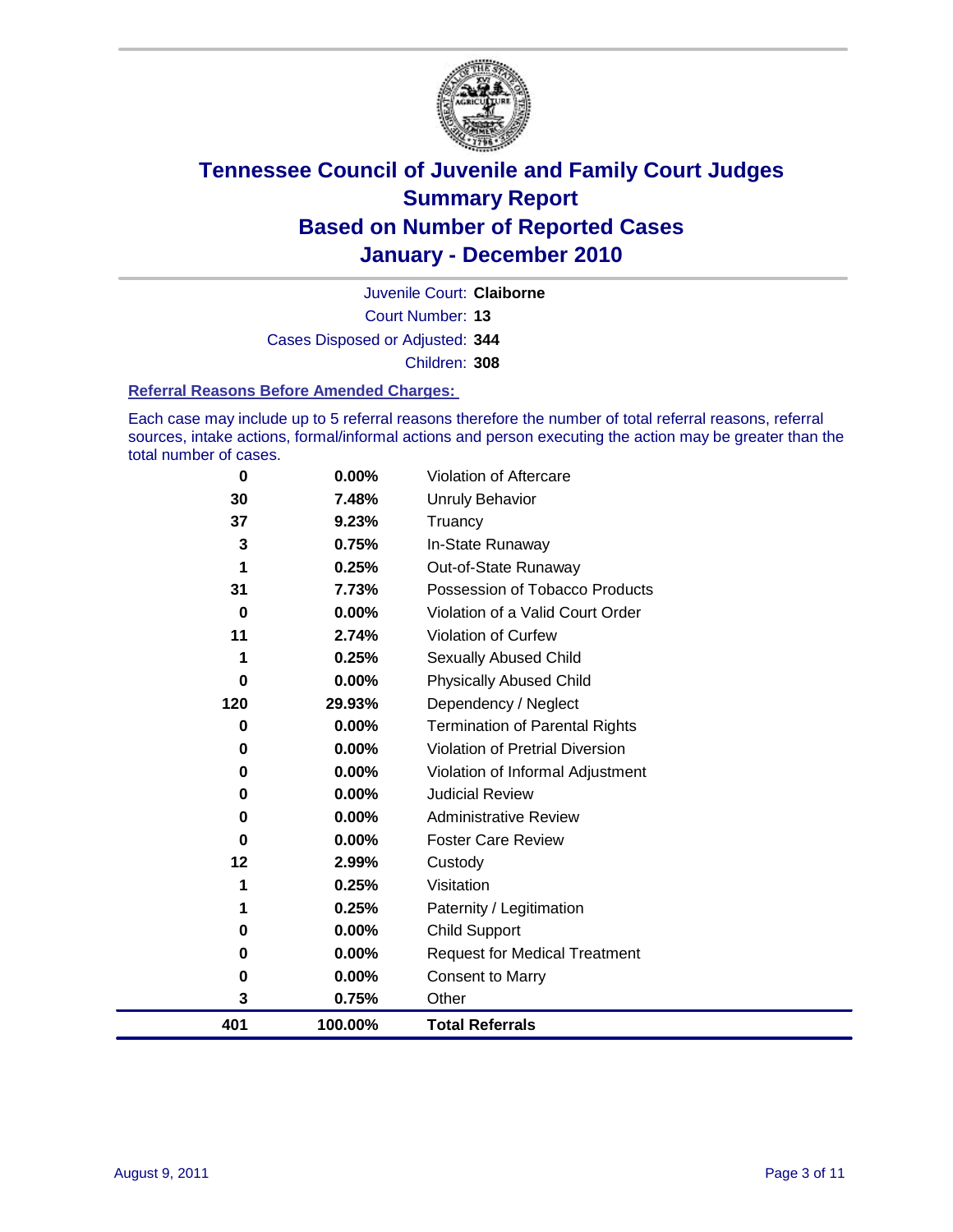

|                            |                                 | Juvenile Court: Claiborne         |  |  |  |
|----------------------------|---------------------------------|-----------------------------------|--|--|--|
|                            | <b>Court Number: 13</b>         |                                   |  |  |  |
|                            | Cases Disposed or Adjusted: 344 |                                   |  |  |  |
|                            | Children: 308                   |                                   |  |  |  |
| <b>Referral Sources: 1</b> |                                 |                                   |  |  |  |
| 193                        | 48.13%                          | Law Enforcement                   |  |  |  |
| 13                         | 3.24%                           | Parents                           |  |  |  |
| 13                         | 3.24%                           | <b>Relatives</b>                  |  |  |  |
| 0                          | $0.00\%$                        | Self                              |  |  |  |
| 48                         | 11.97%                          | School                            |  |  |  |
| 0                          | 0.00%                           | <b>CSA</b>                        |  |  |  |
| 119                        | 29.68%                          | <b>DCS</b>                        |  |  |  |
| 6                          | 1.50%                           | <b>Other State Department</b>     |  |  |  |
| 0                          | $0.00\%$                        | <b>District Attorney's Office</b> |  |  |  |
| 0                          | $0.00\%$                        | <b>Court Staff</b>                |  |  |  |
| 1                          | 0.25%                           | Social Agency                     |  |  |  |
| 5                          | 1.25%                           | <b>Other Court</b>                |  |  |  |
| 3                          | 0.75%                           | Victim                            |  |  |  |
| 0                          | $0.00\%$                        | Child & Parent                    |  |  |  |
| 0                          | $0.00\%$                        | Hospital                          |  |  |  |
| 0                          | $0.00\%$                        | Unknown                           |  |  |  |
| 0                          | 0.00%                           | Other                             |  |  |  |
| 401                        | 100.00%                         | <b>Total Referral Sources</b>     |  |  |  |

### **Age of Child at Referral: 2**

| <b>Total Child Count</b> |  |
|--------------------------|--|
| <b>Unknown</b>           |  |
| Ages 19 and Over         |  |
| Ages 17 through 18       |  |
| Ages 15 through 16       |  |
| Ages 13 through 14       |  |
| Ages 11 through 12       |  |
| Ages 10 and Under        |  |
|                          |  |

<sup>1</sup> If different than number of Referral Reasons (401), verify accuracy of your court's data.

<sup>2</sup> One child could be counted in multiple categories, verify accuracy of your court's data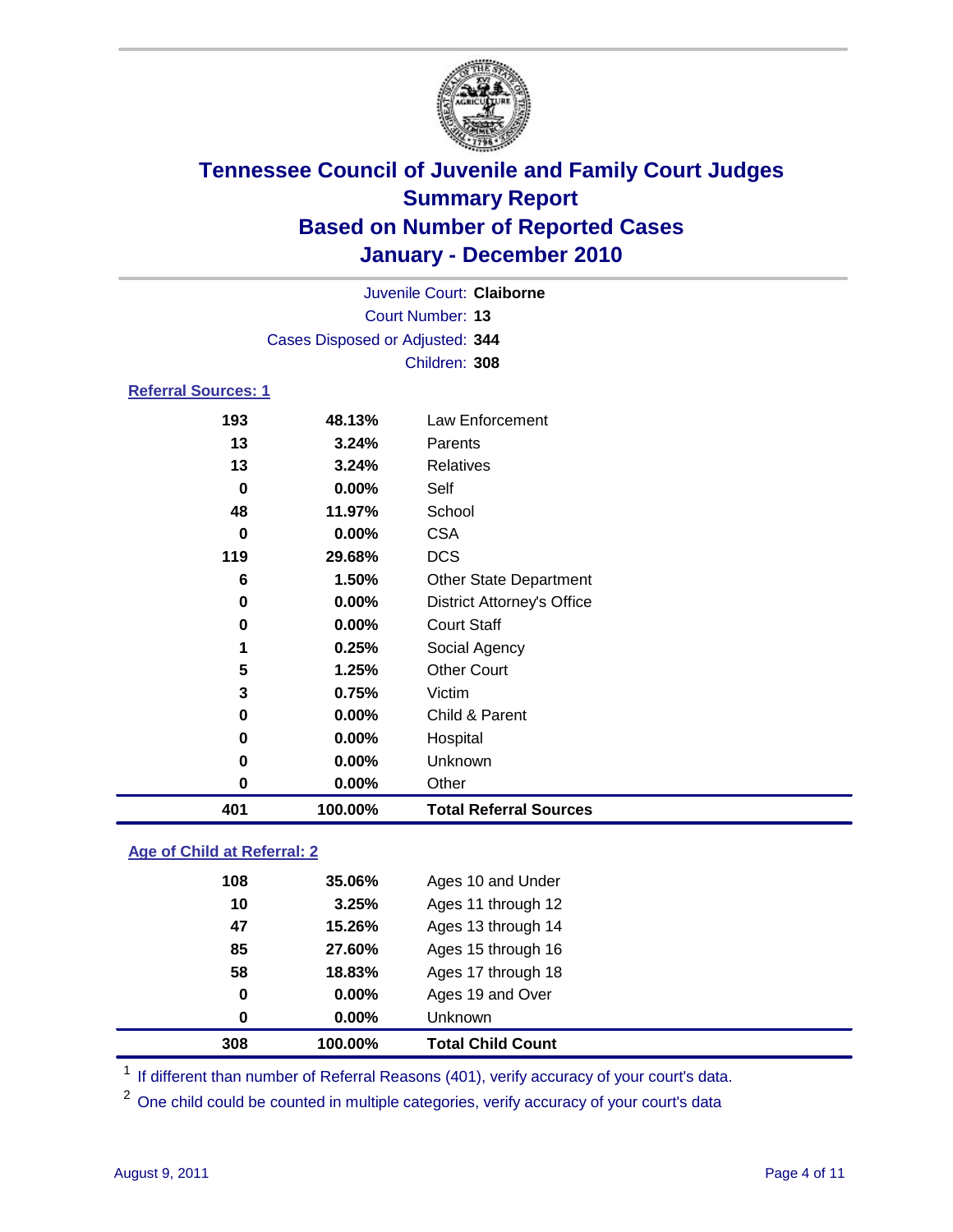

|                                         | Juvenile Court: Claiborne       |                          |  |  |  |
|-----------------------------------------|---------------------------------|--------------------------|--|--|--|
| Court Number: 13                        |                                 |                          |  |  |  |
|                                         | Cases Disposed or Adjusted: 344 |                          |  |  |  |
|                                         | Children: 308                   |                          |  |  |  |
| Sex of Child: 1                         |                                 |                          |  |  |  |
| 170                                     | 55.19%                          | Male                     |  |  |  |
| 138                                     | 44.81%                          | Female                   |  |  |  |
| $\bf{0}$                                | 0.00%                           | Unknown                  |  |  |  |
| 308                                     | 100.00%                         | <b>Total Child Count</b> |  |  |  |
| Race of Child: 1                        |                                 |                          |  |  |  |
| 296                                     | 96.10%                          | White                    |  |  |  |
| 4                                       | 1.30%                           | African American         |  |  |  |
| 0                                       | 0.00%                           | Native American          |  |  |  |
| 0                                       | 0.00%                           | Asian                    |  |  |  |
| 3                                       | 0.97%                           | Mixed                    |  |  |  |
| 5                                       | 1.62%                           | Unknown                  |  |  |  |
| 308                                     | 100.00%                         | <b>Total Child Count</b> |  |  |  |
| <b>Hispanic Origin: 1</b>               |                                 |                          |  |  |  |
| 4                                       | 1.30%                           | Yes                      |  |  |  |
| 299                                     | 97.08%                          | <b>No</b>                |  |  |  |
| 5                                       | 1.62%                           | Unknown                  |  |  |  |
| 308                                     | 100.00%                         | <b>Total Child Count</b> |  |  |  |
| <b>School Enrollment of Children: 1</b> |                                 |                          |  |  |  |
| 204                                     | 66.23%                          | Yes                      |  |  |  |
| 73                                      | 23.70%                          | No                       |  |  |  |
| 31                                      | 10.06%                          | Unknown                  |  |  |  |
| 308                                     | 100.00%                         | <b>Total Child Count</b> |  |  |  |

One child could be counted in multiple categories, verify accuracy of your court's data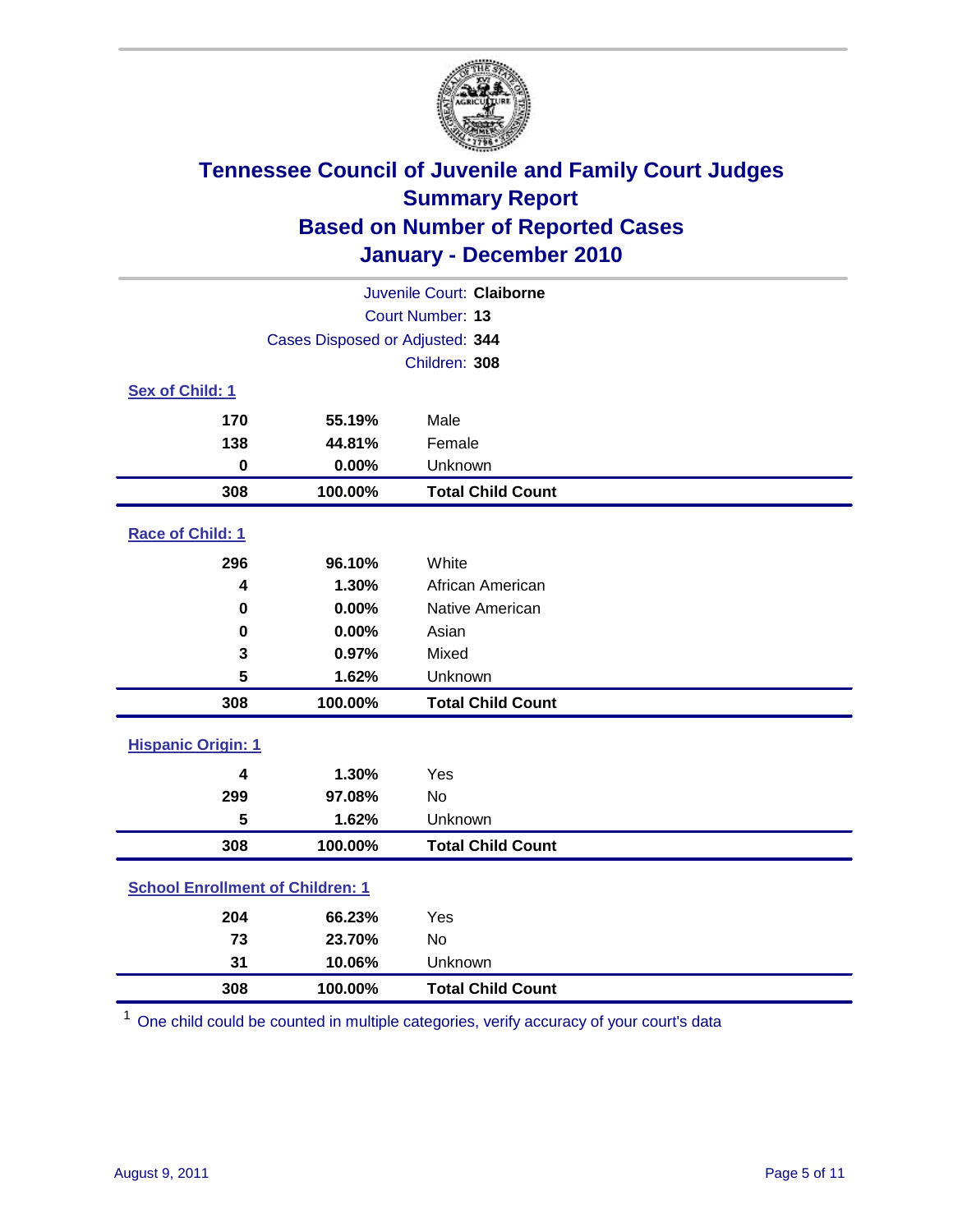

Court Number: **13** Juvenile Court: **Claiborne** Cases Disposed or Adjusted: **344** Children: **308**

#### **Living Arrangement of Child at Time of Referral: 1**

| 308 | 100.00%  | <b>Total Child Count</b>     |
|-----|----------|------------------------------|
| 0   | 0.00%    | Other                        |
| 1   | 0.32%    | Unknown                      |
| 4   | 1.30%    | Independent                  |
| 0   | $0.00\%$ | In an Institution            |
|     | 0.32%    | In a Residential Center      |
| 0   | 0.00%    | In a Group Home              |
| 2   | 0.65%    | With Foster Family           |
| 3   | $0.97\%$ | With Adoptive Parents        |
| 84  | 27.27%   | <b>With Relatives</b>        |
| 37  | 12.01%   | With Father                  |
| 83  | 26.95%   | With Mother                  |
| 21  | 6.82%    | With Mother and Stepfather   |
| 3   | $0.97\%$ | With Father and Stepmother   |
| 69  | 22.40%   | With Both Biological Parents |
|     |          |                              |

#### **Type of Detention: 2**

| 344      | 100.00%  | <b>Total Detention Count</b> |  |
|----------|----------|------------------------------|--|
| $\bf{0}$ | 0.00%    | Other                        |  |
| 334      | 97.09%   | Does Not Apply               |  |
| 0        | $0.00\%$ | Unknown                      |  |
| 0        | $0.00\%$ | Psychiatric Hospital         |  |
| 0        | 0.00%    | Jail - No Separation         |  |
| 0        | $0.00\%$ | Jail - Partial Separation    |  |
| 0        | $0.00\%$ | Jail - Complete Separation   |  |
| 10       | 2.91%    | Juvenile Detention Facility  |  |
| 0        | $0.00\%$ | Non-Secure Placement         |  |
|          |          |                              |  |

<sup>1</sup> One child could be counted in multiple categories, verify accuracy of your court's data

<sup>2</sup> If different than number of Cases (344) verify accuracy of your court's data.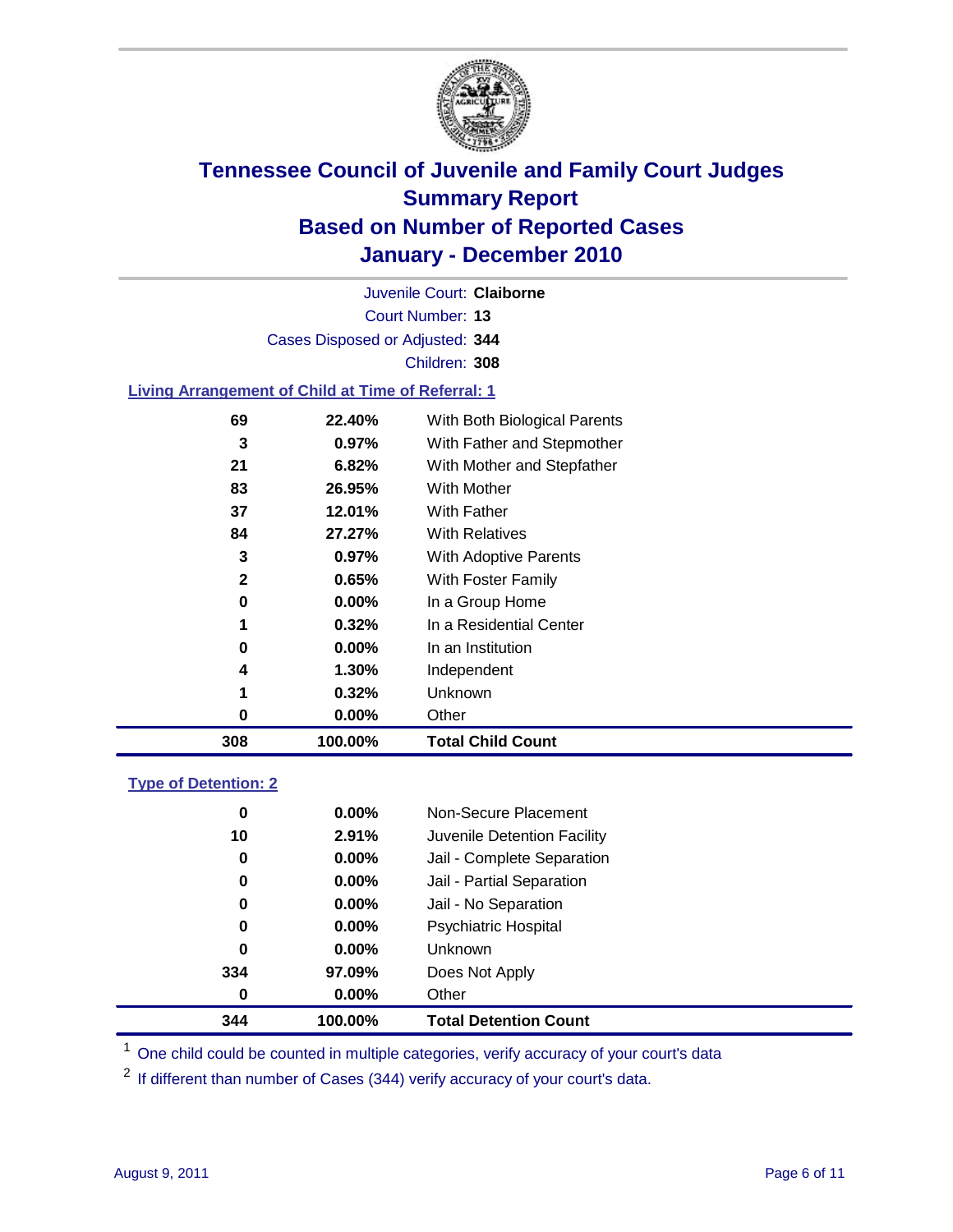

|                                                    | Juvenile Court: Claiborne       |                                      |  |  |  |  |
|----------------------------------------------------|---------------------------------|--------------------------------------|--|--|--|--|
|                                                    | Court Number: 13                |                                      |  |  |  |  |
|                                                    | Cases Disposed or Adjusted: 344 |                                      |  |  |  |  |
|                                                    | Children: 308                   |                                      |  |  |  |  |
| <b>Placement After Secure Detention Hearing: 1</b> |                                 |                                      |  |  |  |  |
| 3                                                  | 0.87%                           | Returned to Prior Living Arrangement |  |  |  |  |
| $\overline{7}$                                     | 2.03%                           | Juvenile Detention Facility          |  |  |  |  |
| $\bf{0}$                                           | 0.00%                           | Jail                                 |  |  |  |  |
| 0                                                  | 0.00%                           | Shelter / Group Home                 |  |  |  |  |
| 0                                                  | 0.00%                           | <b>Foster Family Home</b>            |  |  |  |  |
| $\bf{0}$                                           | 0.00%                           | <b>Psychiatric Hospital</b>          |  |  |  |  |
| 0                                                  | 0.00%                           | Unknown                              |  |  |  |  |
| 334                                                | 97.09%                          | Does Not Apply                       |  |  |  |  |
| $\bf{0}$                                           | 0.00%                           | Other                                |  |  |  |  |
| 344                                                | 100.00%                         | <b>Total Placement Count</b>         |  |  |  |  |
| <b>Intake Actions: 2</b>                           |                                 |                                      |  |  |  |  |
|                                                    |                                 |                                      |  |  |  |  |
| 263                                                | 65.59%                          | <b>Petition Filed</b>                |  |  |  |  |
| 1                                                  | 0.25%                           | <b>Motion Filed</b>                  |  |  |  |  |
| 131                                                | 32.67%                          | <b>Citation Processed</b>            |  |  |  |  |
| 0                                                  | 0.00%                           | Notification of Paternity Processed  |  |  |  |  |
| 3                                                  | 0.75%                           | Scheduling of Judicial Review        |  |  |  |  |
| 0                                                  | 0.00%                           | Scheduling of Administrative Review  |  |  |  |  |
| 0                                                  | 0.00%                           | Scheduling of Foster Care Review     |  |  |  |  |
| $\bf{0}$                                           | 0.00%                           | Unknown                              |  |  |  |  |
| 0                                                  | 0.00%                           | Does Not Apply                       |  |  |  |  |
| 3                                                  | 0.75%                           | Other                                |  |  |  |  |

<sup>1</sup> If different than number of Cases (344) verify accuracy of your court's data.

<sup>2</sup> If different than number of Referral Reasons (401), verify accuracy of your court's data.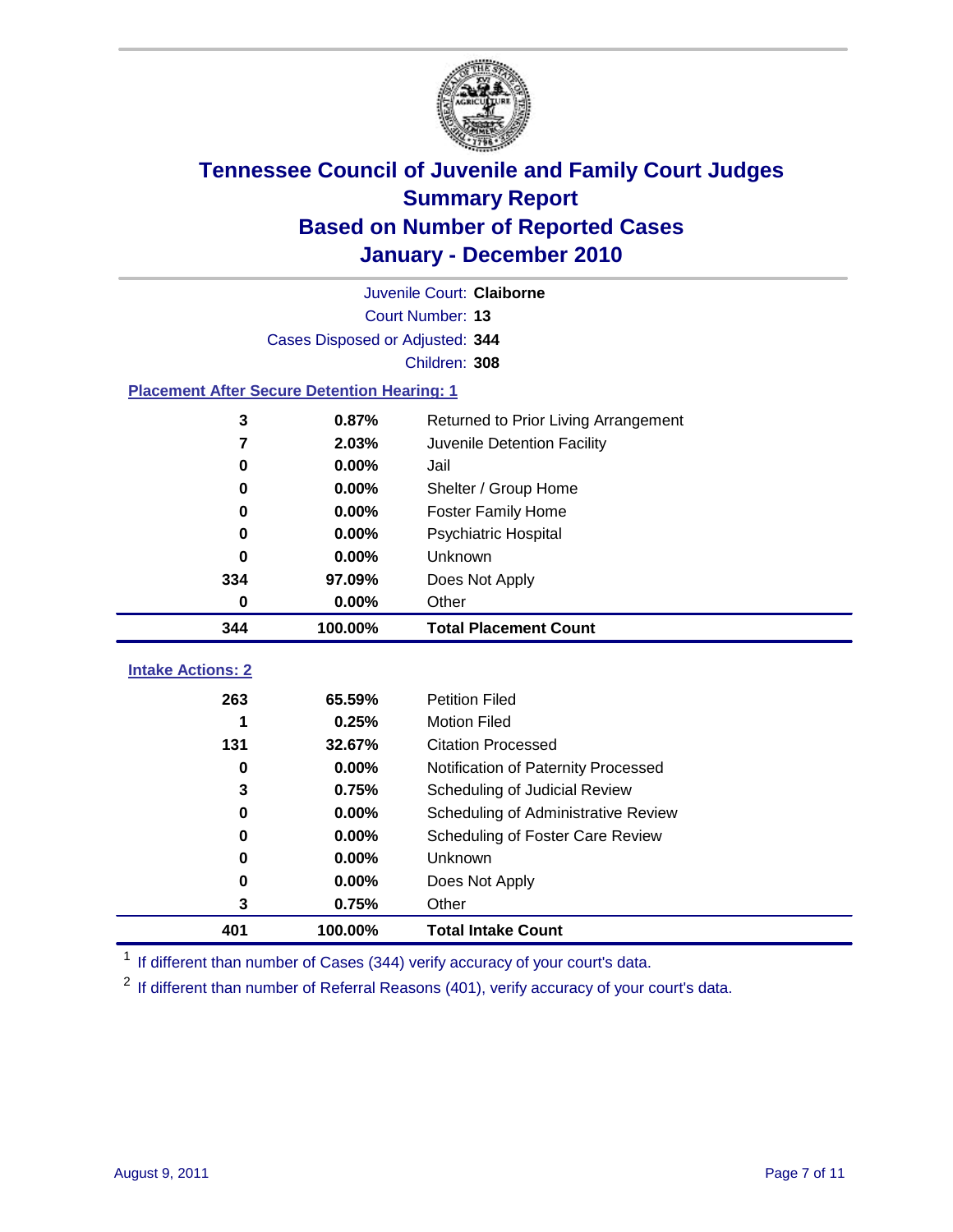

Court Number: **13** Juvenile Court: **Claiborne** Cases Disposed or Adjusted: **344** Children: **308**

### **Last Grade Completed by Child: 1**

| 64                                      | 20.78%  | Too Young for School         |  |
|-----------------------------------------|---------|------------------------------|--|
| 1                                       | 0.32%   | Preschool                    |  |
| 12                                      | 3.90%   | Kindergarten                 |  |
| 4                                       | 1.30%   | 1st Grade                    |  |
| 6                                       | 1.95%   | 2nd Grade                    |  |
| 4                                       | 1.30%   | 3rd Grade                    |  |
| 5                                       | 1.62%   | 4th Grade                    |  |
| 5                                       | 1.62%   | 5th Grade                    |  |
| 8                                       | 2.60%   | 6th Grade                    |  |
| 14                                      | 4.55%   | 7th Grade                    |  |
| 22                                      | 7.14%   | 8th Grade                    |  |
| 25                                      | 8.12%   | 9th Grade                    |  |
| 40                                      | 12.99%  | 10th Grade                   |  |
| 44                                      | 14.29%  | 11th Grade                   |  |
| 8                                       | 2.60%   | 12th Grade                   |  |
| 0                                       | 0.00%   | Non-Graded Special Ed        |  |
| 1                                       | 0.32%   | <b>GED</b>                   |  |
| 5                                       | 1.62%   | Graduated                    |  |
| 0                                       | 0.00%   | <b>Never Attended School</b> |  |
| 39                                      | 12.66%  | Unknown                      |  |
| 1                                       | 0.32%   | Other                        |  |
| 308                                     | 100.00% | <b>Total Child Count</b>     |  |
| <b>Enrolled in Special Education: 1</b> |         |                              |  |

| 308 | 100.00% | <b>Total Child Count</b> |  |  |
|-----|---------|--------------------------|--|--|
| 47  | 15.26%  | Unknown                  |  |  |
| 249 | 80.84%  | No.                      |  |  |
| 12  | 3.90%   | Yes                      |  |  |
|     |         |                          |  |  |

One child could be counted in multiple categories, verify accuracy of your court's data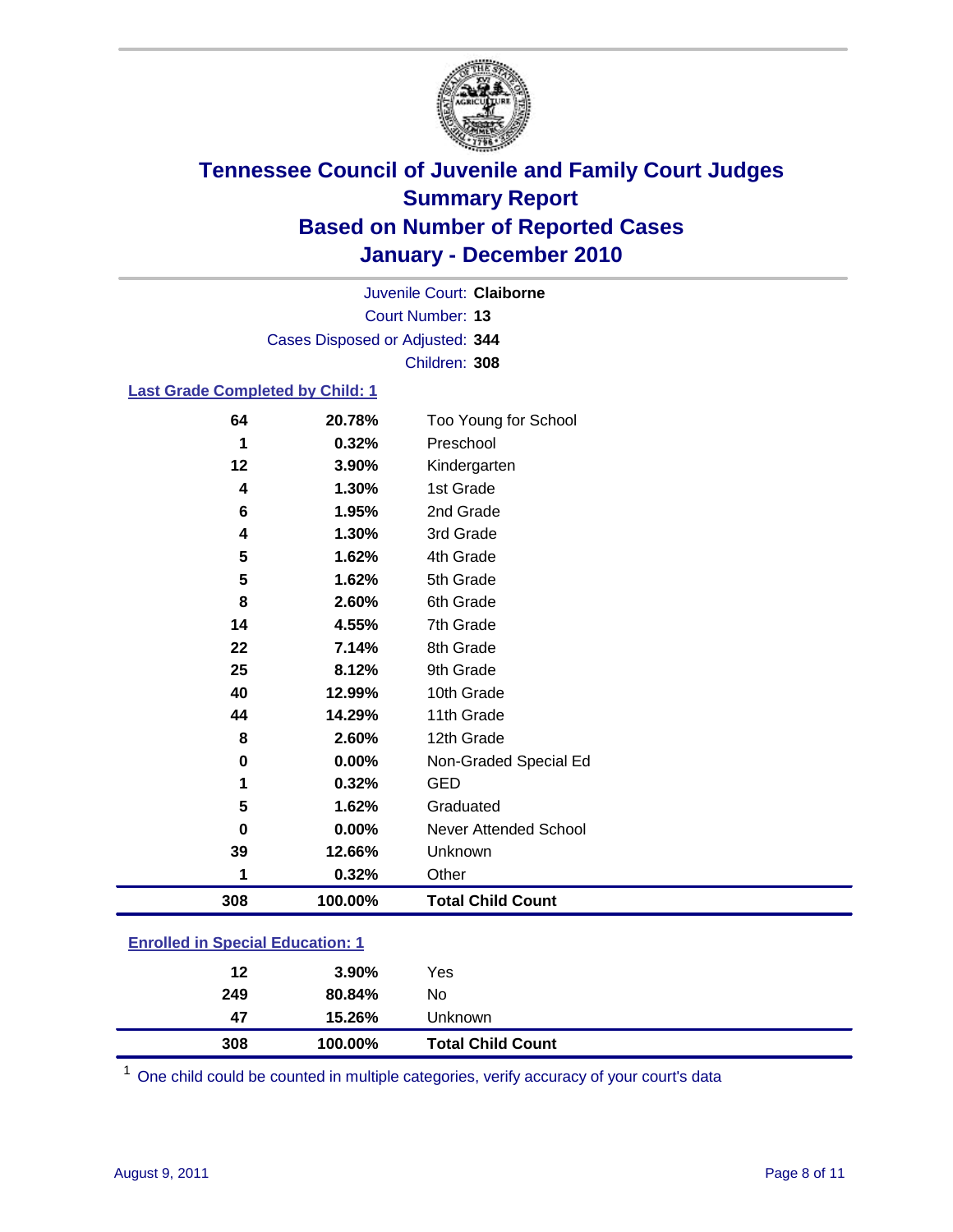

| Juvenile Court: Claiborne |                                 |                           |  |  |  |
|---------------------------|---------------------------------|---------------------------|--|--|--|
|                           | Court Number: 13                |                           |  |  |  |
|                           | Cases Disposed or Adjusted: 344 |                           |  |  |  |
|                           | Children: 308                   |                           |  |  |  |
|                           | <b>Action Executed By: 1</b>    |                           |  |  |  |
| 399                       | 99.50%                          | Judge                     |  |  |  |
| 0                         | $0.00\%$                        | Magistrate                |  |  |  |
| $\mathbf{2}$              | 0.50%                           | <b>YSO</b>                |  |  |  |
| 0                         | $0.00\%$                        | Other                     |  |  |  |
| 0                         | 0.00%                           | Unknown                   |  |  |  |
| 401                       | 100.00%                         | <b>Total Action Count</b> |  |  |  |

### **Formal / Informal Actions: 1**

| 67           | 16.71%   | Dismissed                                        |
|--------------|----------|--------------------------------------------------|
| 15           | 3.74%    | Retired / Nolle Prosequi                         |
| 62           | 15.46%   | <b>Complaint Substantiated Delinquent</b>        |
| 78           | 19.45%   | <b>Complaint Substantiated Status Offender</b>   |
| 108          | 26.93%   | <b>Complaint Substantiated Dependent/Neglect</b> |
| 0            | $0.00\%$ | <b>Complaint Substantiated Abused</b>            |
| 0            | $0.00\%$ | <b>Complaint Substantiated Mentally III</b>      |
| $\mathbf{2}$ | 0.50%    | Informal Adjustment                              |
| 27           | 6.73%    | <b>Pretrial Diversion</b>                        |
| 0            | $0.00\%$ | <b>Transfer to Adult Court Hearing</b>           |
| 14           | 3.49%    | Charges Cleared by Transfer to Adult Court       |
| 17           | 4.24%    | <b>Special Proceeding</b>                        |
| 0            | $0.00\%$ | <b>Review Concluded</b>                          |
| 1            | 0.25%    | Case Held Open                                   |
| 10           | 2.49%    | Other                                            |
| 0            | $0.00\%$ | Unknown                                          |
| 401          | 100.00%  | <b>Total Action Count</b>                        |

<sup>1</sup> If different than number of Referral Reasons (401), verify accuracy of your court's data.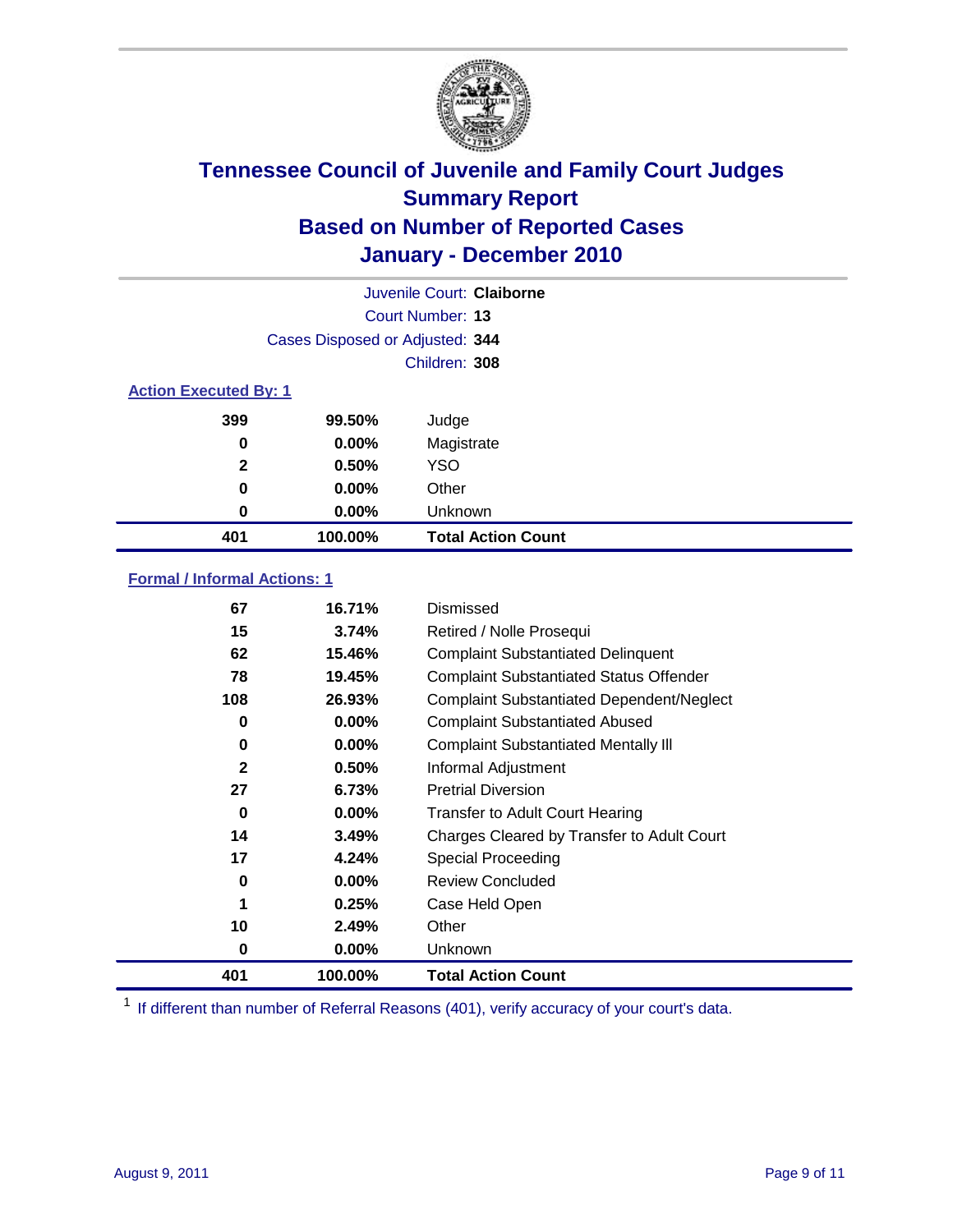

|                       |                                 | Juvenile Court: Claiborne                             |
|-----------------------|---------------------------------|-------------------------------------------------------|
|                       |                                 | <b>Court Number: 13</b>                               |
|                       | Cases Disposed or Adjusted: 344 |                                                       |
|                       |                                 | Children: 308                                         |
| <b>Case Outcomes:</b> |                                 | There can be multiple outcomes for one child or case. |
| 66                    | 7.21%                           | <b>Case Dismissed</b>                                 |
| 110                   | 12.01%                          | Case Retired or Nolle Prosequi                        |
| 1                     | 0.11%                           | Warned / Counseled                                    |
| 18                    | 1.97%                           | Held Open For Review                                  |
| 0                     | 0.00%                           | Supervision / Probation to Juvenile Court             |
| 0                     | 0.00%                           | <b>Probation to Parents</b>                           |
| 18                    | 1.97%                           | Referral to Another Entity for Supervision / Service  |
| 20                    | 2.18%                           | Referred for Mental Health Counseling                 |
| 65                    | 7.10%                           | Referred for Alcohol and Drug Counseling              |
| 1                     | 0.11%                           | <b>Referred to Alternative School</b>                 |
| 1                     | 0.11%                           | Referred to Private Child Agency                      |
| 9                     | 0.98%                           | Referred to Defensive Driving School                  |
| 0                     | 0.00%                           | Referred to Alcohol Safety School                     |
| 18                    | 1.97%                           | Referred to Juvenile Court Education-Based Program    |
| 0                     | 0.00%                           | Driver's License Held Informally                      |
| 0                     | 0.00%                           | <b>Voluntary Placement with DMHMR</b>                 |
| 1                     | 0.11%                           | Private Mental Health Placement                       |
| 0                     | 0.00%                           | <b>Private MR Placement</b>                           |
| 0                     | 0.00%                           | Placement with City/County Agency/Facility            |
| 27                    | 2.95%                           | Placement with Relative / Other Individual            |
| 60                    | 6.55%                           | Fine                                                  |
| 76                    | 8.30%                           | <b>Public Service</b>                                 |
| 17                    | 1.86%                           | Restitution                                           |
| 0                     | 0.00%                           | <b>Runaway Returned</b>                               |
| 62                    | 6.77%                           | No Contact Order                                      |
| 0                     | 0.00%                           | Injunction Other than No Contact Order                |
| 4                     | 0.44%                           | <b>House Arrest</b>                                   |
| 3                     | 0.33%                           | <b>Court Defined Curfew</b>                           |
| 0                     | 0.00%                           | Dismissed from Informal Adjustment                    |
| 4                     | 0.44%                           | <b>Dismissed from Pretrial Diversion</b>              |
| 0                     | $0.00\%$                        | <b>Released from Probation</b>                        |
| 4                     | 0.44%                           | <b>Transferred to Adult Court</b>                     |
| 0                     | $0.00\%$                        | <b>DMHMR Involuntary Commitment</b>                   |